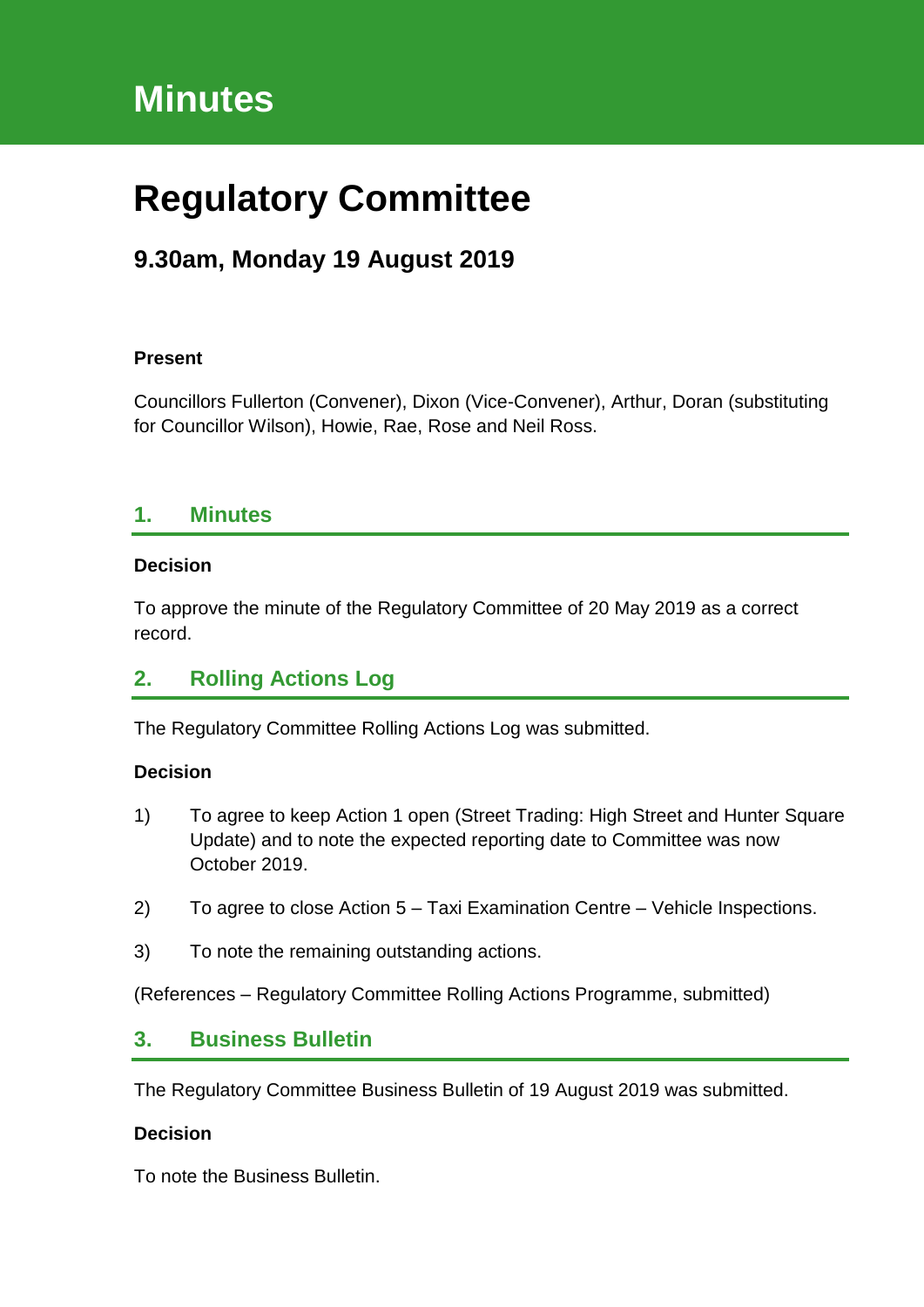(Reference – Business Bulletin, submitted)

# **4. Air Weapons and Licensing (Scotland) Act 2015 – Repeal of Theatres Act 1968 – Update After Initial Consultation**

An update was provided on the implementation and changes to the licensing regime as a result of the Air Weapons and Licensing (Scotland) Act 2015.

The Theatres Act 1968 would be repealed on 27 January 2021 and the current exemption within the Civic Government (Scotland) Act 1982 would also be removed, thereby enabling a local authority to resolve under section 9 of the 1982 Act to license theatres under its public entertainment licensing regime.

The outcome of the initial consultation on the matter had been completed and Committee was requested to approve, in principle, the proposal to include theatres within its Public Entertainment Resolution and thereafter to progress the statutory consultation process on the proposed change.

#### **Decision**

- 1) To note the report and the outcome of the initial consultation.
- 2) To agree to the proposal to add theatres to the City of Edinburgh Council Public Entertainment Resolution.
- 3) To note the proposed changes as detailed in paragraph 4.9 and to instruct officers to advertise the proposed changes to the City of Edinburgh Council Public Entertainment Resolution in line with the required statutory consultation process.
- 4) To note that officers would report back to the Committee on conclusion of the statutory consultation for approval of the revised resolution.

(References – Regulatory Committee of 11 March 2019 (item 3); report by the Executive Director of Place, submitted.)

## **5. Request for Variation: Taxi Vehicle Licence Conditions (Advertising)**

The Committee was asked to consider a proposed variation to the current standard conditions attached to taxi licences regarding advertising in or on the vehicles. The Council had specific conditions based on the need for safety, which prevented nonstandard fittings from being added to a Taxi.

The Committee was asked to consider whether this style of advertising was appropriate, and if so to agree to the Council's Scheme of Delegation to Officers being amended to delegate authority to the Executive Director of Place to approve this type of advertising, and to vary the standard conditions of licence to disapply condition 299, insofar as it applied to 'Brightmove taxi tops' in the future.